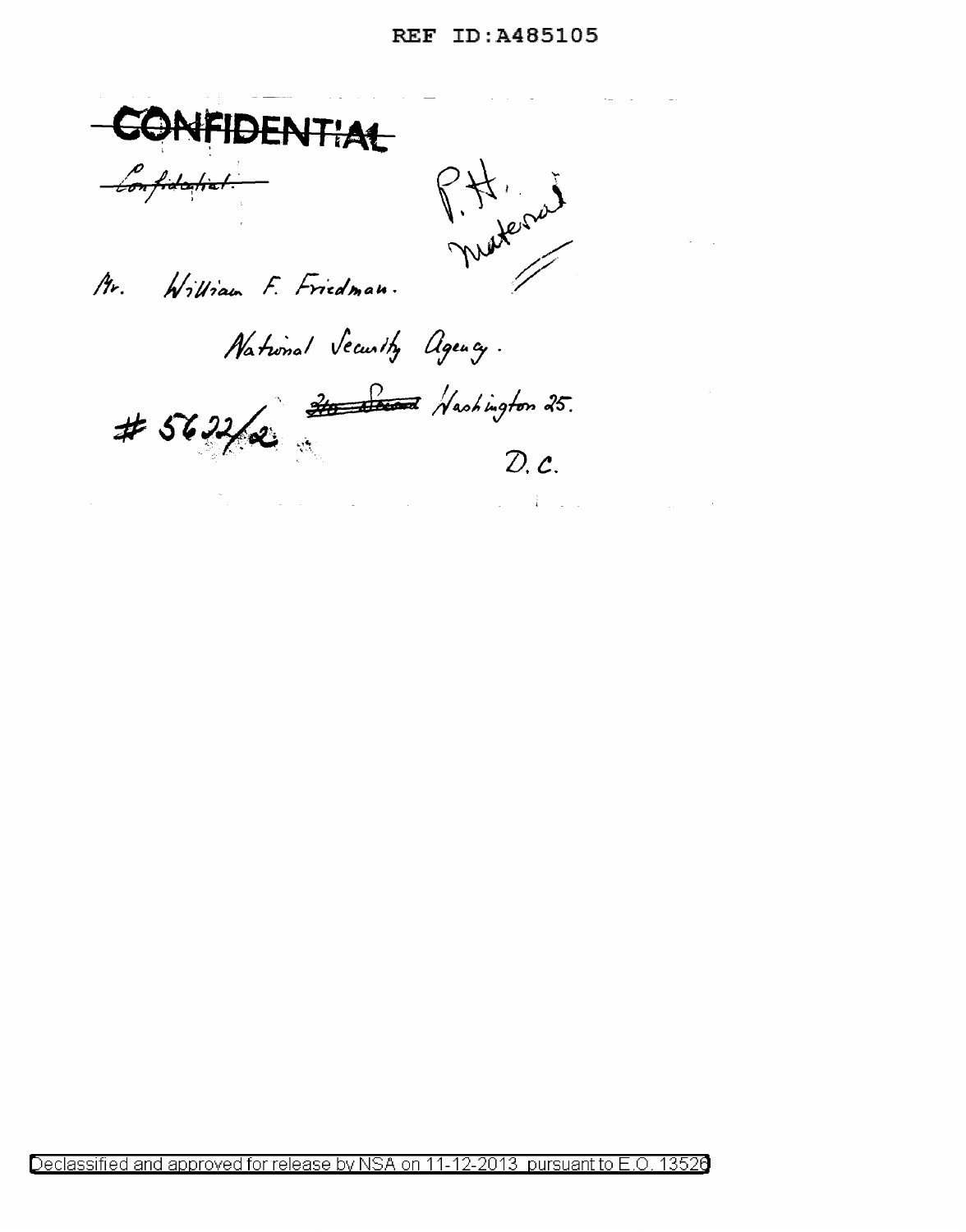17. 1. 50 1 **85 105** QUARTERS,

PE 86-36/50 USC  $EO$  3.3(h)(2)

Tel.: CHELTENHAM 55321

| EXT                |
|--------------------|
| YOUR REFERENCE     |
| G.C.H.Q. REFERENCE |



OAKLEY,

PRIORS ROAD,

CHELTENHAM, GLOS.

Dear Billy. Thank you for your letter of congratulations on my award, which I much appreciate. As regards the other matter, I have listed the people who were in Singapure on Homo Kong and Could throw light on when the missage was made. It would be provible to trace there and possibly other individuals, but I have only contacted those marked  $*$ , and  $\Box$  is rather hasy about times, and has promised to ring me back when his memory After the attack on Singapore (about 2a.m.) he got nb. drened. and trent to the office, where he contacted the duty Office and asked whether the monage had been received. The reply tras yes, but not till after the attack. It looks therefore as if the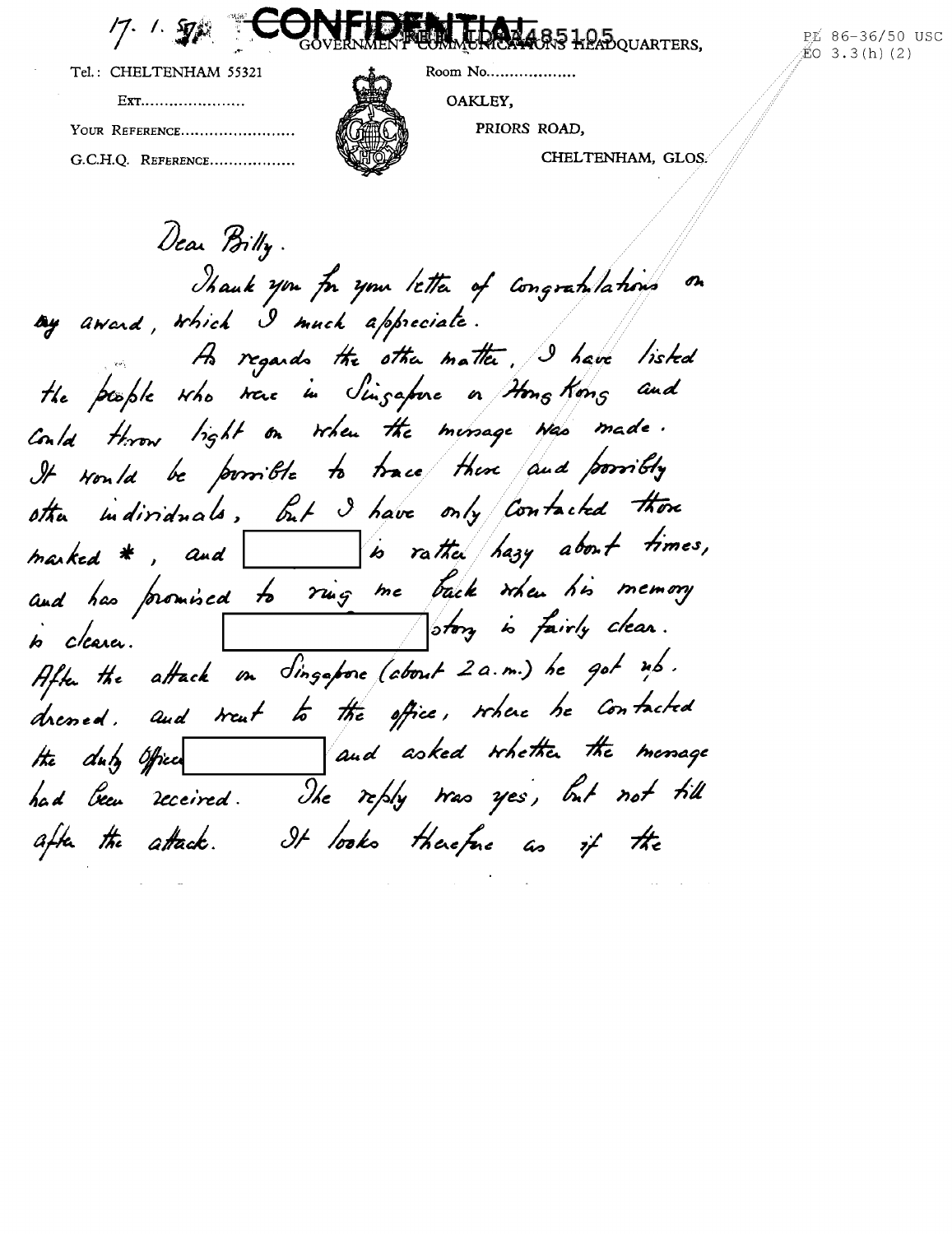**OCARITARY REPORT** Japos made au effort to synchronise the attacks on Pearl and Singapore with the sending of the message, Which Was heard in Singapore within an hour or two of the attack. My own memory is that definitely told me of the menage having then made. but I would not like to be definite as to when. My impression that it was before the attack may be faulty. I did not go to the office till the following morning. If remembers differently to  $\bigcup$ shall Write Further Diffuences in Zone Time between<br>Singapore Hong Kong Houslulu and Hashington, are med that I am not catain how well sinchronised the attacks to trac on Fingapore and Pearl, but I am fairly Certain that there was no more than a couple of hours between the Singapure attack and the hearing of the menage, which incidentally, trove into a pafectly legitimate news troadcast with the "I have au important annonneement to mane. after which

PL 86-36/50 USC 36 EO  $3.3(h)$  (2)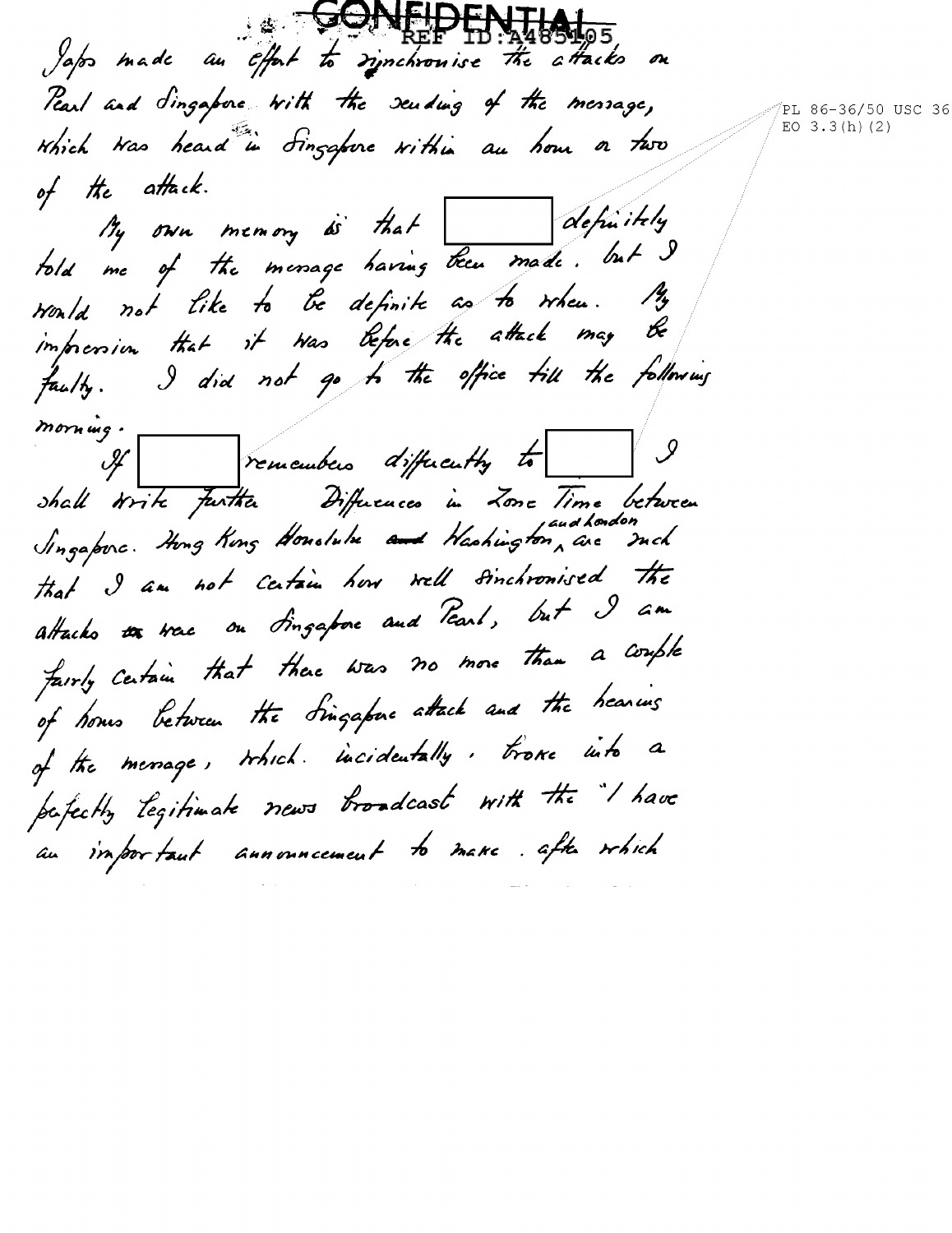HREBED13485105 **EAR** FOVERNMENT COMMUNICATIONS HEADOUARTERS. PL 86-36/50 USC  $EO$  3.3(h)(2) Tel.: CHELTENHAM 55321 Room No................... EXT....................... OAKLEY. YOUR REFERENCE........................ PRIORS ROAD. G.C.H.O. REFERENCE.................. CHELTENHAM, GLOS. news will be resumed & commant which should have made it obvious that it was no ordinary weather report. In this connection, if the news had Contained any refueuce to Pearl and Singapore attacks, the weather memage would have been imperfluous. and ao the Carly morning was Asahi News Broadcast did give news of the attack, the special memore must miety have been before that. I hope this is of some help, and if you want statunents from any of the people on the fist not aheady contacted, to confirm the times if porrible. it might be porrible for me to Go and Ice them-Jour nicedy.